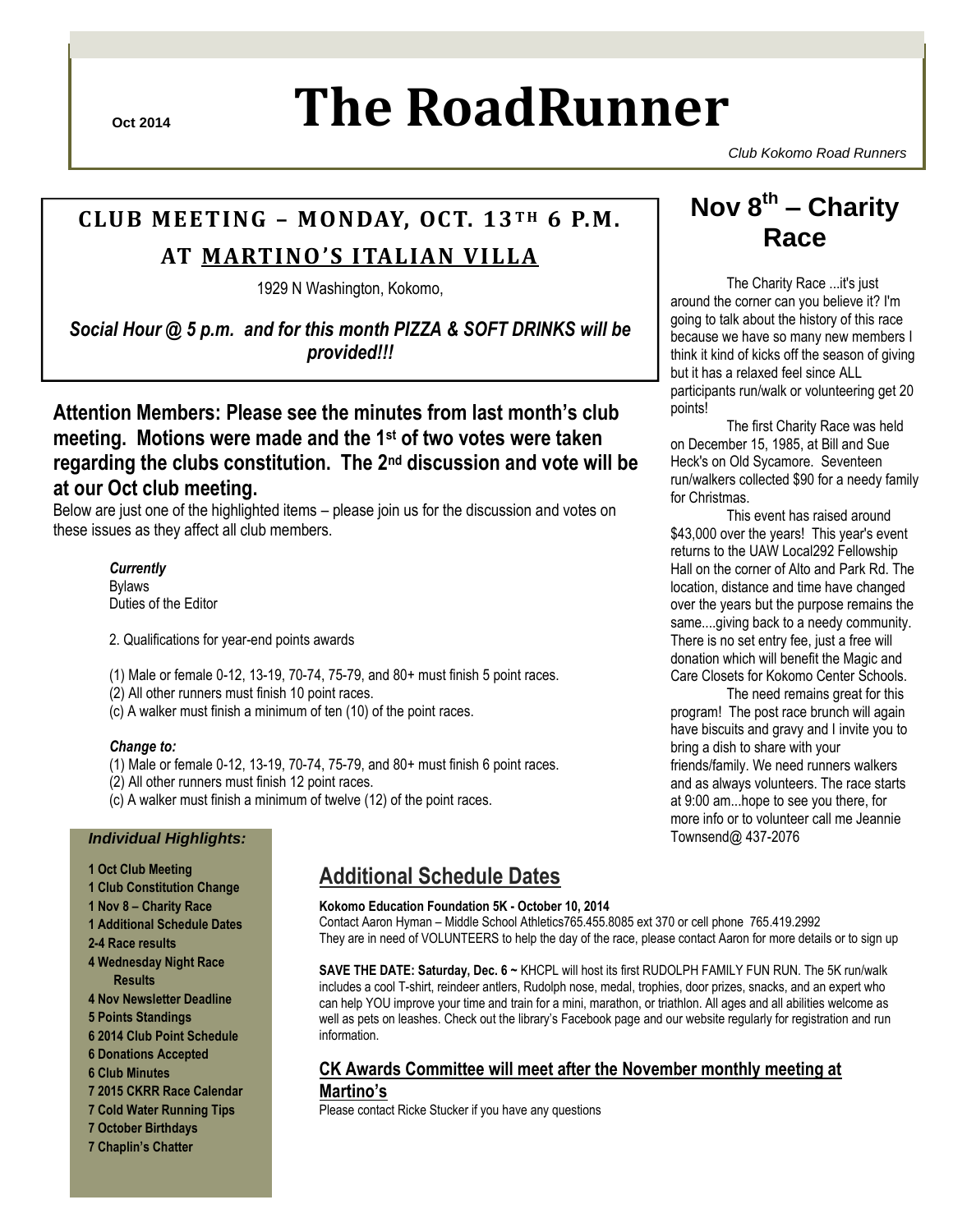# **Race Results**

**5th Annual Gilead House Steps to Recovery Foster Park Kokomo September 6, 2014 5K Run 1. Kory Kennedy 17:13** 2. Scott Colford 17:44 **3. Braden Timmons 18:46 4. Dana Neer 19:13** 5. Ben Nordon 19:51 6. Nathan Young 19:54 **7. Noel Shaffer 20:56 8. Chris Lasley 22:05 9. Aaron Craig 22:14** 10. Brittani Gillem 23:26 1st woman **11. Keith Hill 23:35** 12. Paul Cook 23:38 13. Corbin Callis 23:40 **14. Ron Green 23:49** 15. Mikel Ringley 25:20 **16. Jana Skoog 25:52 17. Cara McKellar 25:57** 18. Steve Colford 26:03 **19. Mark Shorter 26:10** 20. Jeff Elftman 26:21 **21. Jennifer Van Horn 26:24 22. Warren Tierney 26:32 23. Anna Rangel 26:55** 24. Rudy Suryantoro 27:39 25. Michael Daugherty 27:59 26. Candice Caston 28:01 **27. Ann Hubbard 28:05** 28. Neal Thompson 28:34 **29. John Peters 29:12** 30. Jordan Hayes 30:01 **31. Laurie Ousley 30:02** 32. Kathy Murdoch 30:22 33. Kevin Pendleton 30:40 **34. David Hughes 30:44** 35. Jarrod Davis 32:23 36. Christa Paro 33:04 37. Missy Sutton 33:22 38. Rachel Smith 33:38 39. Taylor Trine 33:53 40. Jesse Jones 33:54 **41. Laura Cook 34:08** 42. Matt Clark 34;16 43. Derrick Hughes 34:25 **44. Bill Menges 34:33** 45. Justin Bradhead 35:51 **46. Robin Cole 35:55** 47. Antonio Wiley 36:46 48. Marietta Miles 37:09 49. Cam Dockerty 37:40 **50. Bruce Savage 39:30** 51. Kristianna Upchurch 40:05 **52. Anita Upchurch 40:06** 53. Aja Mallory 40:31 54. William Pollard 40:34 55. Tiaqua Randall 41:03 56. Jermaine Clark 41:03 57. Jeffrey Roberts 41:38 58. Tawon Wright 45:23 **59. Sue Kellar 45:53** 60. Stephanie Oden 47:54 61. Brenda Barnes 47:56 62. Cindy Suryantoro 49:24 63. Leann Cianteo 52:32 64. Claudia Ziebell 52:32 **65. Jeannie Townsend 52:58 66. Shirley Bugher 55:59**

**5K Walk 1. Vern Kellar 34:58**

**2. Greg Wall 35:26 3. Kevin Whitted 40:46 4. Bob McBride 41:24 5. Jenni Tudor 42:28** 6. Kasey Hutchins 42:43 **7. Robin Michael 43:21 8. Anita Dillman 43:25 9. Carrie Williams 43:25 10. John Mohr 43:52** 11. Amanda Bogue 44:10 **12. Jayne Stucker 46:47 13. Erica Huffman 47:49** 14. Tammy Bell 47:55 15. Zach Thomas 52:00 16. Gale Keppel 52:59 17. George Devine 52:59 18. Shannyn Stanley 55:54 19. Chilsen Exmeyer 55:55 20. Amy Davenport 55:57 21. Mike Greathouse 55:58 22. Carol Savage 56:00 23. Susie Greathouse 56:03 24. Misty Bass 56:04 25. Shawna Morgan 56:05 26. Brooke Golladay 58:18 27. Ralph Jackson 58:19 28. Tabitha Elrod 58:38 29. Brian Davis 58:39 30. Jessica Nester 59:15 31. Rob Baszmer 59:30 32. Tamara Stackhouse 1:00:17 33. Angela Trusty 1:00:19 34. Jessica Franz 1:01:23 35. Kristan Ross 1:01:26 36. Bryan Gadsen 1:01:52 37. Denese Cook 1:03:58 38. Jenni Ward 1:03:59 39. Dawn Carter 1:04:00 40. Melissa Lynch 1:04:06 41. Steve Lynch 1:04:07 42. Britt Carroll 1;04:08 43. Earl Perringn 1:07:09 44. Grant Small 1:07:10 **1m** 1.Steve Sherwood 16:59 2. Megan Bond 18:39 3. Tabitha Henry 19:24 4. Asia Newby 19:24 5. Kris Kanable 20:37 6. Jennifer Walker 20:59 8. Michael Hugher 21:22 9. Frank Allen 21:23 10. Ray Jones 21:25

7. Stephanie Livingston 21:00 11. Jacqueline Jones 21:26 12. Justin Wogerman 21:27 13. Nick Bowser 21:27 14. Ryan Durr 21:28 15. Brad Begley 21:29 16. Jade King 21:30 17. Cassie Schwieter 21:30 18. Victoria Wunderlich 21:31 19. Rachel Dukes 21:32 20. Keirsten Long 21:32 21. Brittany Lake 21:33 22. Caylee Maddox 21:34 23. Lillian Doty 21:34 24. Brooke Snyder 21:35 25. Maddie Greer 21:36 26. Ellie Rush 21:36 27. Katie Taylor 21:38 28. Azhane Beard 21:38 29. Carmen Gorsuch 21:41 30. Madie Singer 21:42 31. Maddie Barber 21:42 32. Abbie Landrum 21:46

33. Kelsey Frazier 21:48 34. Kelsey Grann 21:52 35. Hannah Harrison 21:52 36. Kayle Fields 21:56 37. Avery Dunn 22:00 38. Annmaire Weimer 22:01 39. Cara Miller 22:05 40. David Ruebush 22:32 **7th Annual Girls Night Out 5K Run and Walk Downtown Kokomo, IN 5PM Sat Sept 13, 2014 5K Run 1. Heather Weber 19:26** 2. Brittiani Gillem 21:42 **3. Gwen Grimes 22:20 4. Kelly Wright 22:48** 5. Diana Jones 22:52 6. Abigail Schwenk 23:50 7. Lori Working 24:22 **8. Jennifer Van Horn 24:49 9. Tami Moore 24:50** 10. Elvia Rodriquez 25:06 **11. Hannah Moore 25:34 12. Dana Culp 25:42 13. Cara McKellar 25:44** 14. Elizabeth Smith 25:47 15. Rebecca Hayes 25:47 **16. Jana Skoog 25:50 17. Anna Rangel 26:01** 18. Molly Flook 26:27 19. Tasha Schwenk 26:31 20. Maddi McKinney 26:34 **21. Kayla Bullock 26:34** 22. Pam Wolfe 26:51 23. Sydnie Boley 27:13 **24. Ann Hubbard 27:32** 25. Stephanie Wray 27:36 26. Mary White 27:37 27. Ari Dill 27:52 28. Amy Lytle 27:53 29. Emma McKinney 28:01 30. Kassie Jahr 28:20 **31. Nancy Anderson 28:34** 32. Bethany Wilson 28:41 33. Stephanie Foster 28:41 **34. Laurie Ousley 28:45 35. Arianna Shanks 28:48 36. Anna Bullock 28:52** 37. Beth Wittenbach 28:52 38. Paula Kucholick 29:10 39. Karen Williams 29:24 40. Terri Jackson 29:28 41. Andrea Larson 29:29 42. Michelle Larson 29:30 43. Laura Roberts 29:36 44. Kathy Murdoch 29:37 45. Betsy Reinhardt 29:46 46. Susan Mack 29:47 47. Kathleen McKinney 29:55 **48. Lora Felker 30:00** 49. Kim Pitts 30:02 50. Jenny White 30:03 51. Jennifer Miller 30:20 52. Angela Grimes 30:52 53. Diana Garner 31:10 54. Missy Howell 31:11 55. Krista Sarver 31:41 **56. Anita Upchurch 31:55** 57. Kristianna Upchurch 31:55 58. Gabriella Mawbey 33:03 59. Nicole Mawbey 33:03 60.Sophia Schaeffer 33:16 **61. Lauren Weber 33:18** 62. Carrie White 33:22

63. Stephanie Kebrdle 33:22

64. Shelby Gilbert 33:29 65. Nicky Rodman 33:48 66. Rachel Elwood 33:50 67. Laura McGraw 33:56 68. Grace Bagwell 34:08 69. Lee Lavengood 34:25 **70. Ashley Shanks 34:26 71. Robin Cole 34:39** 72. Kimberly Johns 35:14 73. Neveya Claar 35:16 74. Emily Matthews 35:19 **75. Kelly Studebaker 35:20** 76. Tami Baker 35:21 **77. Amber Longwith 35:26** 78. Dianne Taylor 35:42 79. Ashley Alumbaugh 35:47 80. Sophia McKillip 35:48 81. Cassie McKillip 35:48 **82. Lizzie Felker 36:21** 83. Rachel Bridges 36:22 84. Kelsey Long 36:23 85. Angie Siders 36:39 **86. Kathryn Wall 36:40** 87. Kayla Hudson 36:11 88. Meredith Cirriano 36:46 **89. Mary Barnes 37:12** 90. Dawn Miller 37:21 91. Michelle Glassburn 37:35 92. Amber White 37:40 93. Bethany Payne 38:56 94. Kendall Pagington 39:11 95. Robyn Pagington 39:11 96. Julie Kendall 39:20 97. Geana Moore 39:22 98. Gloria Dunn 39:37 99. Molly Mavrick 39:41 100. Maria Cline 39:45 **101. Natalie Weber 39:54 102. Sophia Wyman 40:23** 103. Joy Balentine 42:43 104. Jennifer Coomer 42:43 105. Debbie Beachy 42:48 **106. Sue Keller 44:34** 107. Ashlyn Rose 45:27 108. Amanda Jones 45:41 109. Brenda Walker 47:08 110. Stacy Pearce 48:12 111. Cyrissa Sheppard 48:21 112. Katelyn Kingseed 48:28 113. Tammy Ticfer 48:28 114. Emily Farrell 50:06 **115. Laura Cook 50:36** 116. Cheyenne Shepherd 50:50 117. Kelly Brogoitti 50:51 118. Mary Page 50:53 119. Kelli Keener 51:23 120. Buffey Hedrick 53:47 **121. Shirley Bugher 55:27** 122. Veena Sinkfield 55:27 123. Graciela Cavazos 57:25 124. Sara Cavazos 57:25 125. Sandra Dance 58:02 126. Raeann Walden 58:23 **5K Walk 1. Mary Miller 32:47 2. Jan Wall 39:00** 3. Jeanne De Angulo 39:48 **4. Sheree Bullock 40:07** 5. Tonya Goodier 41:23

6. Kelly Sisk 41:28 **7. Jenny Tudor 41:28** 8. Lori Akers 42:02 9. Kathy Snyder 42:19 **10. Anita Dillman 42:26 11. Carrie Williams 42:29** 14. Elissa Hughes 42:40

# CKRR – Page 2 of 8

15. Christine Watson 42:59

16. Alexandra Rosales 45:23 17. Stacy Rosales 45:24 18. Sherry Kestle 45:59 19. Dawn Gladingski 46:03 20. Michelle Nelson 46:04 21. Nicole Bright 46:04 22. Shannon Moore 46:04 23. Erin Ciscell 46:04 24. Brooke Grider 46:44 25. Kimberly Wynkoop 48:28 **26. Erica Huffman 48:32** 27. Leslie Love 49:40 28. Debbie Tatman 49:11 29. Erin Cottrell 50:35 30. Mirra Weir 50:35 31. Dawn Coop 51:07 32. Rae Graham 51:08 33. Eva White 51:24 34. Debbie Monticue 51:30 35. Hannah Walls 51:36 36. Carol Zumwalt 51:57 37. Rachel Reed 51:58 38. Aubrey Brooklin 52:52 39. Aubrey Dedaker 52:53 40. Jessica Boyce 53:30 41. Becky Barends 53:31 42. Brandy Dedaker 53:44 43. Autumn Phillips 53:44 44. Theresa Blackburn 53:48 45. Valerie Snyder 53:48 46. Sarah Showalter 54:20 47. Melinda Showalter 54:21 48. Anitha Sinkfield 55:26 49. Kim Brewster 55:36 50. Teresa Gifford 55:37 **51. Carol Savage 55:39** 52. Natalie Castillo 56:13 53. Michelle Carter 56:13 54. Amanda Kelly 56:22 55. Kristina Coughlin 56:23 56. Jalene Rhine 56:36 57. Kendal Madden 56:54 58. Chloe Madden 56:54 59. Kim Combs 56:58 60. Donna Ridenour 57:02 61. Beth Hilbert 57:02 62. Erin Stickrod 57:10 63. Amy Walls 57:10 64. Nancy Grobengieser 57:17 65. Rebecca Killingbeck-Smith 57:17 66. Lacy Salgat 57:41 67. Maryann Woodring 58:00 68. Brooklyn Dance 58:01 69. Stacy Sullivan 58:22 70. Vanessa Salgat 58:22 71. Patty Cohee 58:24 72. Karen Bricker 58:25 73. Nicole Burris 58:25 74. Lisa Sheets 58:55 75. Ashley Kenyon 59:31 76. Tina Kenyon 59:31 77. Jody Alexander 59:54 78. Amanda Spencer 59:55 **Rosebud Run**

1. Kelsey Weber 1:51 2. Clara Cavazos 1:54 3. Mia Van Horn 2:04 4. Elise Wittenbach 2:14 5. Alexis Farrell 2:15 6. Emelia Flook 2:20 7. Leah Snyder 2:26 8. Maggie Weber 2:30 9. Taliah Wright 2:31 10. Addie Wright 2:32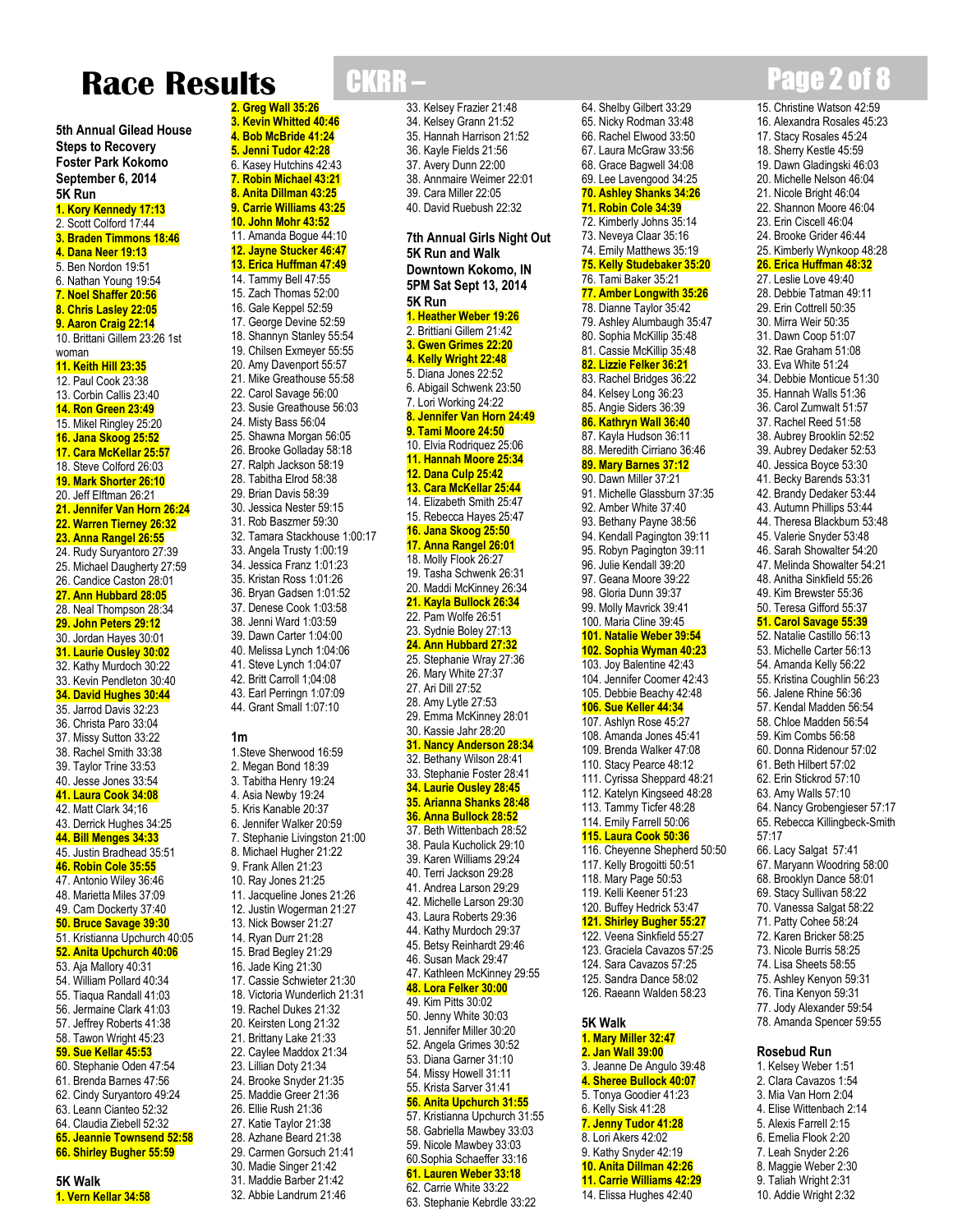## HKRR

11. Olivia Ruch 2:55

**14th Annual Bee Bumble 5K Run and Walk & 10K Run, Burnettsville, IN Sat Sept 27, 2014 5K Run Results 1 Kory Kennedy 16:59.35**

2 Juan Campos 18:49.57 3 Monty Ream 19:01.00 4 Denny Priest 19:19.45 5 Zach Russell 19:43.51 **6 Heather Weber 19:53.35 first** 

**female** 7 Richard Conn 20:47.45 8 Brian Vansoest 20:54.53 9 Kyle Smith 21:05.86 10 Jason Cline 21:28.60 11 Blayne Hamel 21:37.60 12 Paul Paese 21:46.58 13 Jeff Scott 21:46.98 **14 Aaron Craig 21:59.10** 15 Quinton Veach 21:59.15 16 Gary Callahan 21:59.55 17 Terry Lett 22:06.77 18 Rich Hartwick 22:07.85 19 Rebecca Baber 22:08.60 20 Dirk Raderstorf 22:22.32 21 Alex Ledonne 22:38.95 22 Gary Williams 22:43.60 23 Levi Pritts 22:44.35 24 Brayden York 23:13.85 25 Aleesha Hammel 23:15.61 26 Lorie Working 23:24.81 **27 Shelly Wyman 23:29.11** 28 Danielle Hilton 23:31.55 29 Steve Carney 23:34.10 30 Abby Stainko 23:40.92 31 Julie Rausch 23:43.36 32 Bruce Nicoll 23:46.30 33 Shane Myers 23:58.11 **34 Ronnie Greene 24:02.69** 35 Rick Martinez 24:17.91 36 Kreyl Henderson 24:25.36 **37 Hanna Moore 24:27.36 38 Ron Moore 24:28.26** 39 Elizabeth Loposser 24:29.30 40 Jess Mccarty 24:29.86 41 Garret Nache 24:33.79 **42 Kayla Bullock 24:38.86** 43 Elizabeth Smith 25:03.86 44 Luke Swartzendruber 25:23.11 45 Nicholas Buehler 25:25.36 **46 Michael Graham 25:26.37 47 Cara McKellar 25:31.31** 48 Mikayla Morgan 25:35.59 **49 RJ Kerr 25:37.44** 50 Patrick Shafer 25:37.61 **51 Keith McAndrews 25:38.36**

52 Brian Swartzendruber 25:39.68 53 Kathy Vaiukel 25:43.75 54 Steven Knecht 26:04.67 **55 Mike Deardorff 26:23.74 56 Scott Deyoe 26:28.61** 57 Wayne Jeffers 26:28.82 **58 Warren Tierney 26:36.86 59 Ann Hubbard 26:49.34** 60 Mandy Murray 26:51.16 61 Trish McCarty 26:57.45 62 Tasha Schwenk 26:57.85 63 Melanee Howard 27:00.86 64 Kelly Denham 27:03.76

65 Jim Bolen 27:07.82 66 Karen Frank 27:09.48 67 Kenneth Swinehart 27:27.73 **68 Anna Bullock 27:28.35** 69 Mike Daughterty 27:29.76 70 J.T. Veach 27:30.11 71 Lydia Raderstorf 27:36.44 **72 John Peters 27:40.11** 73 William Hawthorne 27:41.78 **74 Kasey High 27:53.97** 75 Jane Milleman 28:02.68 76 Megan Raderstorf 28:03.87 77 Sherry Cole 28:30.70 78 Don Overman 28:11.37 79 Cindy Reinke 28:25.62 80 Jeff Lowry 28:26.24 81 Lillian Campos 28:27.53 82 Derek Conwell 28:29.10 83 Katie Swartzendruber 28:30.11 84 Megan Veach 28:30.75 85 David Cosgray 28:31.53 **86 Clayton Shanks 28:34.59** 87 John Mcleland 28:53.29 88 Angie Sterrett 29:07.51 89 Jared Sterrett 29:11.79 90 Emily Orsinger 29:20.12 91 Brenda Flores 29:32.32 **92 Arianna Shanks 29:48.81** 93 Aubry Jackson 29:49.82 94 James Berschire 30:04.82 95 Katie Hill 30:09.28 96 Stephen Hill 30:10.29 97 Bob Burgess 30:14.35 98 Lori Kosnatica 30:19.45 99 John Kosnattka 30:21.29 **100 Milissa Goad 30:21.37** 101 Robert Edwards 30:24.75 102 Jenny Quasebarth 30:25.62 103 Julie Dennison 30:26.87 104 Lynette Baker 30:33.86 105 William Snow 30:35.12 106 Jay Dennison 30:36.32 107 Brenda Buehler 30:50.34 108 Matthew Buehler 30:50.73 109 Jenny Lambert 30:50.73 110 Jonni Goodman 30:52.87 111 Kaitlyn Metts 30:55.20 112 Kisha Hale 31:00.87 113 Melissa Stewart 31:01.12 114 Valri Creviston 31:02.87 115 David Lavegood 31:05.18 116 Michael Woodworth 31:07.82 117 Carli Murkve 31:21.12 118 Christiana Black 31:32.62 119 Brandon Foutch 31:45.13 120 Tommy Oliar 31:46.56 121 Ashley Connell 31:51.32 122 Christin Lowry 32:01.88 123 Dasha Vanata 32:16.88 124 Stephanie Rambo 32:38.63 125 Erin Morehead 32:42.63 126 Keri Hamilton 32:44.13 127 Nellyka Nowak 32:45.42 **128 Natalie Weber 32:48.67 129 TA Weber 32:51.85** 130 Lee Lavengood 32:58.38 131 Christina Werner 33:05.88 132 Anna Roe 33:15.75 133 Cookie Maciejewski 33:32.13 134 Byron Rentschler 33:37.84

137 Sara Sharkey 33:46.20 138 Mark Waibel 33:50.49 139 Jacob Wall 33:57.99 140 Criscinda Hall 34:04.63

142 Teresa Clark 34:05.63

135 Patrick Rentschler 33:39.88 136 Kristyne Alvarado 33:45.18 141 Deana McKinney 34:05.63 143 Jennifer Buttice 34:05.88 150 Charlee Schwenk 34:41.13 151 Anna Waibel 35:05.94 152 Steve Colford 35:09.62 153 Aaron Mcquiston 35:22.59 154 Scot Hamilton 35:23.63 155 Greg Lind 35:47.14 156 Peggy Hofmeyer 35:47.20 157 Matthew Tam 35:47.38 158 Kelsie Lind 35:48.41 159 Mary Smith 36:02.89 160 Doug Shafer 36:11.62 **161 Kathryn Wall 36:15.27** 162 Taylor Seymour 36:20.13 163 Lynn Saylor 36:35.98 164 Carrie Groves 36:39.34 165 Kathy Logan 36:41.88 166 Kayla Hudson 36:45.18 167 Ty Queen 37:01.37 168 Cathy Collins 37:17.39 169 Cindy Mcleland 37:21.64 **170 Lauren Weber 37:27.77** 171 Leo Burns 37:47.31 172 Susan Hand 38:19.89 173 Isaac Lashbrook 38:25:90 **174 Sophia Wyman 38:26.11 175 Geana Moore 38:35.48** 176 Jeffrey Bracht 38:59.82 177 Dennis Richey 39:07.37 178 Bryce Coble 39:11.63 179 Chelsey Baker 39:17.39 180 Susan Hovermale 39:29.89 181 Doug Hovermale 39:51.52 182 Alisha Boyd 39:53.89 183 Kelsey Miller 40:08.16 184 Lilly York 40:14.40 185 Darcie York 40:15.56 186 Melissa Crain 40:24.14 187 Penny Lawson 40:27.88 **188 Jeannie Townsend 40:28.89** 189 Tabatha Griffin 41:44.40 190 Emy Bridge 41:52.40 191 Rhonda Richey 41:59.18 192 Molly McBride 42:28.65 193 Evvie Nicholas 42:30.65 194 Tanya Abramczyk 42:50.90 195 Victoria Cross 42:52.65 196 Kaden Simons 43:25.40 197 Dakota Vanweelden 43:25.64 198 Aaron Turley 44:01.45 199 Deborah Turley 44:13.15 **200 Sue Keller 44:14.43** 201 Steve Criswell 44:34.56 202 Sherri Dyer 45:55.14 203 Ann Goshert 46:47.13 204 Holly Hurlburt 47:54.66 205 Ganner Hoffman 49:11.28 206 Jesse Hoffman 49:11.89 207 Jeremy Hoffman 49:14.35 208 Holden Hoffman 49:15.37 209 Denis Hoffman 49:17.41 210 Cheryl Grieger 51:51.98 **211 Shirley Bugher 54:36.37** 212 Monica Queen 57:27.64 **5K Walker Results 1 Vince Lorenz 25:41.52** 2 Damon Clements 28:24.62 **3 Mary Miller 32:27.50 first female**

144 Connie Foutch 34:22.38 145 Nonie Frye 34:29.63 146 Dale Sullivan 34:29.71 **147 Robin Cole 34:29.93** 148 Rachel Prieboy 34:31.95

149 Amy Vanweelden 34:35.82 **5 Vernon Keller 34:28.18 6 Greg Wall 35:13.32** 7 Linda Miller 37:03.89 8 Peggy King 37:25.49 9 Jamie Rozzi 37:37.39 **10 Toney Lorenz 37:42.64** 11 Keilla Jones 37:50.82 **12 Janet Wall 38:28.18** 13 Meg Shaffer 39:04.57 **14 Sheree Bullock 39:10.30** 15 Sarah Crowell 39:30.79 16 Roger Rhine 39:33.90 17 Theresa Crowell 39:48.65 18 Raye Jean Swinehart 40:16.51 **19 Chari Deyoe 40:34.78 20 Kevin Whitted 40:53.31 21 Robin Michael 41:05.65** 22 Susan Scott 41:24.15 23 Marsha Daughterty 41:30.90 24 Dorrell York 41:37.63 25 Sharron Petty 41:42.90 26 Sherry Kestle 41:56.40 **27 Anita Dillman 41:56.54** 28 Lyndsi Rogers 42:07.13 29 Shelly Schrock 42:16.15 30 Kylie Hermanson 42:16.26 31 Kim Lowry 42:20.15 **32 John Mohr 42:25.86 33 Carrie Williams 42:28.10** 34 Sydney Young 42:32.36 35 Kim Rehm 42:39.22 36 Chris Pherson 42:51.41 37 Matthew Hibbets 42:56.58 38 Christine Watson 42.57.59 39 Brayden Watson 42:59.66 40 Helen Bracht 43:11.35 41 Kristen Scott 43:30.89 42 Tina Scott 43:40.45 43 Carl Scott 43:40.80 44 Kiley Nason 44:10.16 45 Ashley Wilson 44:11.11 46 Aaron Pedigo 44:12.32 47 Mike Beckley 44:16.77 48 Cole Kucholick 44:23.54 49 Paula Kucholick 44:24.57 50 Vicki Criswell 44:31.88 51 Stacy Dougherty 44.35.13 52 Cassidy Young 44:37.56 53 Ross Andrews 44:46.91 **54 Bob McBride 44:53.86** 55 Sandy Pittman 45.18.16 56 Pam Welton 45.31.37 57 Carol Shafer 45:36.33 **58 Jayne Stucker 45:39.38 59 Erica Huffman 45:54.62** 60 Sally McAndrews 45.57.46 61 Gayle Pitstick 46:06.41 62 Jeanna Lidecker 46:08.85 63 Pam Simons 46:13.74 64 Jenny Winebrenner 46:30.29 **65 Mary Lou Rutherford 46:41.87** 66 Lisa Webber 46:43.16 67 Amanda Cosgray 46:43.30 68 Megan Peppers 46:56.66 69 Jessica Miller 47:02.16 70 Jill Fisher-Ehrlich 47:05.29 71 Makayla Snider 47:22.34 72 Mindy Leal 47:23.92 73 Kelsey Koon 47:55.68 74 Karen Stevens 47:58.99 75 Lorie Beckley 48:07.60 76 Nancy Baker 48:16.67 77 Lindsay Prifogle 48:17.17 78 Larry Rausch 48:20.17

4 James Canning 33:05.38

79 Renee Lett 48:33.30 80 Sara Wright 48:44.67 81 Monica Gainor 48:51.78 82 Annette Urbin 48:59.92 83 Kim Duvall 48:59.92 84 Jeanie Andrews 49:06.84 **85 Jerry Lambert 49:17.40** 86 Virgil Shaffer 49:29.98 87 Jennifer Hill 50:28.31 88 Roxie Foerman 50:28.51 89 Tarah Maus 50:37.19 90 Emily Carlson 50:37.24 91 Kevin Bracht 50:40.88 92 Tori Wireman 50:42.55 93 Stacie Criswell 50:43.56 94 Rick Wallace 50:48.17 95 Sally Schultz 50:48.85 96 Sheryl Layer 50:55.67 97 Sandy Cotner 51:29.47 98 Marquita Culross 51:29.67 99 Linda Weybright 51:40.63 100 Jessica Key 51:52.43 101 Tracy Whitaker 51:52.87 102 Amy Schnelle 51:53.17 103 Debby Berkshire 52:08.72 104 Trina Harris 52:09.33 105 Alisha Mellen 52:22.93 106 Bill Peppers 52:29.46 107 Diane Brantley 52:31.18 108 Becky Shildmyer 53:06.18 109 Joe Schldmyer 53:06.64 110 Sandy Tyrie 53:08.18 111 Phyllis Cox 53:14.97 112 William Cox 53:15.37 113 Cheryl Snider 53:26.93 114 Ashley Woolever 53:27.18 115 Sue Peppers 54:06.18 116 Darlene Daily 54:06.43 117 Jean Cloud 54:20.68 118 Cheryl Mallow 54:27.18 119 Pat Delucca 54:27.44 120 Melinda Eisenbise 54:39.65 121 Tricia Gillam 54:40.18 122 Stacie Stutzman 54:40.68 123 Jamie Brandt 54:57.13 124 Cathy Miller 54:58.14 125 Rochelle Pena 55:23.93 126 Alexis Pena 55:25.62 127 Ed Norris 55:45.90 128 Missy Shrontz 56:12.91 129 Sheryl Buzbee 56:14.74 130 Amy Smith 57:45.69 131 Stacey Pedigo 57:45.90 132 Donna Babb 58:26.19 133 Micaela Layer 59:30.19 134 Zachary Schoensiegel 1:00:57.51 135 Deb Carlson 1:00:58.70 136 Frank Schoensiegel 1:01:04.44 137 Denise Schoensiegel 1:01:04.69 138 Catina McCord 1:01:23.34 139 Tabitha Fritzman 1:01:23.95 140 Emily Retschler 1:05:10.21 141 Brooke Rentschler 1:05:11.84

#### **10K Run Results**

1 Julian Romero 35:23.60 2 Scott Colford 35:29.56 3 Matt York 36:25.62 4 Landry Williams 36:47.13 **5 Christian High 37:30.89** 6 Clifford Lane 39:04.89 7 Scott Groves 39:06.89 8 Scott Williams 39:35.82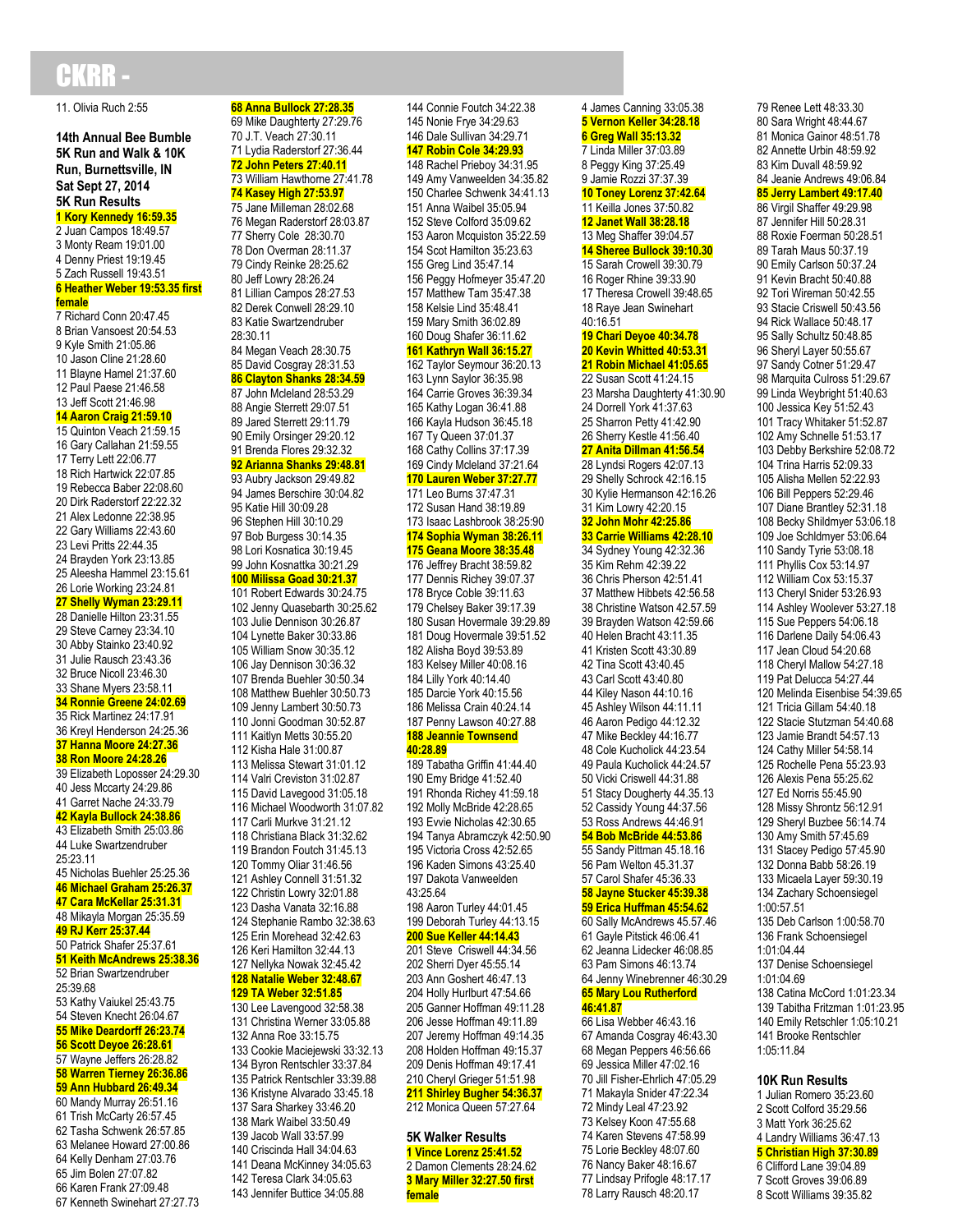**9 Braden Timmons 39:49.39**

10 Byron Bundrent 41:32.15 11 Shonn Parmeter 42:15.36 12 Steve McDorman 42:26.32 13 Andy Sprunger 43:29.29 **14 Noel Shafer 43:31.31**

#### 15 Eric Crowell 44:10.38 16 Tasha Mitchell 44:19.72 first woman

#### **17 Chris Lasley 44:30.51**

- 18 Jackie Hartwick 45:17:66 19 Stephanie Good 45:41.40 20 Alonso Guajardo 45:41.74 21 David Morris 46:11.35 22 Bob Maciejewski 46:26.82 23 Jeff Scheffeer 46:28.44 **24 Phil Rozzi 46:35.55** 25 Ken Perez 46:56.16 26 Aandrew Achey 47:18.83 27 Paul Cook 47:43.86
- 28 Pphllip Meyer 48:02.39 29 Lisa Rhine 48:09.31 30 Angie Brown 48:10.12 31 Curtis Wilson 48:36.53 32 Megan Long 48:40.61 33 Triva Woodley 49:48.39 34 Audrey Eaker 50:22.54 35 Bernadette Lane 50:24.36 36 Ralph Zarse 50:38.83 37 Leigh Swartzendruber 50:55.17 38 Shane Deford 50:58.17 39 Mandy Hall 51:00.34 40 Steven Smith 51:17.92 41 Gregg Nydegger 51:19.55 42 Doug Miller 51:28.22 43 Vernie Criswell 51:37:57
- 44 Eduardo Reynoso 51:53.40 45 Caleb Bewley 51:53.60
- 46 Randy Woodley 51:54.45

#### 47 Martha Mota 52:45.17 **48 Anna Rangel 52:47.67**

#### 49 Jim Steinberger 54:01.17 50 Bryan Foley 54:03.17

51 Megan Raderstorf 54:04.43 **52 Ashley Shanks 54:14.69** 53 Rosellen Connolly 54:26.82

54 Sabrina Layton 54:42.88

#### 55 Hilory Nowak 54:45.12 56 Lana Deford 54:48.68 **57 Dana Culp 54:50.22**

58 Forrest Hamilton 54:58.14 59 Brianne Richey 55:13.93 60 Marla White 55:13.93 61 Dale Cross 55:22.3 62 Kristen Sprunger 55:23.13 63 Chris Riordon 55:24.68 64 Chuck Ave 55:47.68 **65 Emilie Hubbard 55:51.85** 66 Doug Leman 56:19.54 **67 Hannah High 57:19.43**

- 69 Kiley Petrie 58:01.93 70 Stephanie Wray 58:44.88 71 Nikita Parsons 59:47.37 **72 Mark Rodgers 59:55.39 73 Gregory Townsend 1:01:15.62**
- 74 Gina Goodman 1:01:24.36 75 Crystal Shockley 1:01:25.58 76 Chantel Crawn 1:02:08.26 77 Karen Ulerick 1:03:05.22 78 Kelly Clark 1:03:05.93 79 Ana Ave 1:03:48.79 80 John Rogers 1:04:05.87 **81 Anita Upchurch 1:04:19.70** 82 Kristianna Upchurch 1:04:19.86
- 83 Jennifer Miller 1:04:44.95 85 Lisa Andrews 1:06:45.34 85 Joe Stephens 1:05:18.43 86 Michael Hartz 1:06:45.45 87 Beth Green 1:07:23.45 88 Sarah Schroder 1:07:26.45

90 Holly Tibbett 1:08:58.20 91 Shawn Shoemaker 1:09:11.17 92 Brenda Graham 1:11:51.96 93 Kimberly Johns 1:11:58.21 94 Kris Bewley 1:14:00.72 95 Laura Sheets 1:14:01.19 96 Laurie Elliott 1:14:07.32 97 Vickie Buck 1:15:10.67 **98 Alex Studebaker 1:16:16.22 99 Kelly Studebaker 1:16:25.57** 100 Melinda Rogers 1:23:11.49 101 Mayra Romero 1:23.11.99

## Nov Newsletter Deadline

Do you have something for our October newsletter? Please forward it to me by Oct. 30<sup>th</sup> for publication.

- Call for articles
- Do you have something to share with our members? I am looking for those who would like to share their encouraging story or uplifting result with our members. Please email me at [JBM1100@gmail.com](mailto:JBM1100@gmail.com)

# 68 Tara Brown 57:58.76

## **89 David Hughes 1:08:20.64**

# **Wednesday Night Race Results**

**Jackie Sanders Miracle Mile Wednesday, Sept 3, 2014 Highland Park Walk/Bike Path** 1. Steve McDorman 6:33 2. Christian High 6:33 3. Parker Jones 6:33 4. Jacob Vanhorn 8:00 5. Charlie Skoog 8:10 6. Kayla Bullock 8:15 7. Rosellen Connolly 8:29 8. Luke Leger 8:45 9. Ari Leger 8:46 10. Colan Ruch 8:47 11. Ethan Snyder 9:49 12. Ann Hubbard 9:50 13. Anna Bullock 10:45 14. Brad Pic 11:15 15. Amia Pic 11:15 16. Bruce Savage 12:15 17. Brice Gambill 13:13 18. Audrey Miller 13:14 19. Sheree Bullock 13:22 20. Mia VanHorn 14:13 21. Jennifer VanHorn 14:13 22. Jeanine Elmore 14:37 23. Valerie Miller 14:48 24. Jennifer Miller 14:48 25. Valerie Snyder 16:18 26. Leah Snyder 16:19 27. Reeves Gahill 17:00 28. Todd Gahill 17:07 29. Embree Gambill 17:09 30. Carol Savage 17:18 31. Shirley Bugher 17:32

#### **Joe Kidd Rangel 5K Old Ben/Highland Park 5K Course**

1. Parker Jones 17:49 2. Christian High 21:06 3. Gwen Grimes 23:16 4. Rilee Jones 23:16 5. Kayla Bullock 26:55 6. John Cleaver 27:03 7. Charlie Skoog 27:05 8. Rosellen Connolly 27:13 9. Max Elmore 28:53 10. Ann Hubbard 29:35 11. Mike Daugherty 30:04 12. Anna Bullock 30:23 13. Ethan Snyder 33:22

14. Mark Schelbert 33:30 15. Kathy Snyder 38:04 16. Jeff Freeman 43:15

#### **Jackie Sanders Miracle Mile Wednesday, Sept 10, 2014 Highland Park Walk/Bike Path**

1. Parker Jones 7:27 2. Jacob Vanhorn 7:34 3. Gwen Grimes 8:45 4. Charlie Skoog 9:04 5. Bruce Savage 12:19 6. Carol Savage 17:09 7. Shirley Bugher 17:11

#### **Joe Kidd Rangel 5K Old Ben/Highland Park 5K Course**

1. Parker Jones 20:06 2. Charlie Skoog 28:46

#### **Jackie Sanders Miracle Mile Wednesday, Sept 17, 2014 Highland Park Walk/Bike Path**

1. Christian High 5:42 2. Jacob Vanhorn 7:39 3. Kayla Bullock 7:40 4. Hannah Moore 7:49 5. Ron Moore 7:51 6. Rosellen Connolly 8:07 7. Demetrius Douglas 8:41 8. Matt Snyder 9:27 9. Dorian Gray 9:39 10. Jenny Tudor 10:06 11. Jennifer Miller 10:09 12. Ethan Snyder 11:01 13. Melissa Jones 11:02 14. Brice Gambill 11:21 15. Geana Moore 11:25 16. Mary Barnes 11:25 17. Kathy Snyder 12:22 18. Sheree Bullock 12:44 19. Shirley Bugher 17:28 20. Todd Gambill 17:34 21. Reeves Gambill 19:06

#### **Joe Kidd Rangel 5K Old Ben/Highland Park 5K Course**

1. Christian High 20:27 2. Parker Jones 23:35

# **CKRR – Page 4 of 8**

- 3. Gwen Grimes 23:41
- 4. Kayla Bullock 25:42
- 5. Ron Greene 27:31
- 6. Max Elmore 28:47 7. Dorian Gray 30:31
- 8. Jenny Tudor 33:12
- 9. Ethan Snyder 33:38
- 10. Matt Snyder 33:39
- 11. Mark Schelbert 34:47 12. Vern Keller 36:08
- 13. Kathy Snyder 38:02
- 14. JoDee McClish 39:09
- 15. Jeff Freeman 46:22
- 16. Sue Keller 47:54

#### **Jackie Sanders Miracle Mile Wednesday, Sept 24, 2014 Highland Park Walk/Bike Path**

1. Kayla Bullock 6:47 2. Christian High 6:50 3. Hannah Moore 7:22 4. Ron Moore 7:23 5. Jacob Vanhorn 7:33 6. Anna Bullock 7:46 7. Charlie Skoog 7:55 8. Ashley Shanks 7:56 9. Rosellen Connolly 8:05 10. Matt Snyder 8:06 11. Jennifer Miller 8:42 12. Dorian Gray 8:47 13. Ethan Snyder 9:21 14. Kathy Snyder 10:56 15. Geana Moore 11:12 16. Sheree Bullock 12:18 17. Audrey Miller 12:33 18. Jerry Leach 14:49 19. Shirley Bugher 17:25

#### **Joe Kidd Rangel 5K Old Ben/Highland Park 5K Course**

- 1. Parker Jones 19:07
- 2. Christian High 21:22
- 3. Ashley Shanks 25:36
- 4. John Cleaver 27:43
- 5. Charlie Skoog 28:37
- 6. Dorian Gray 30:18
- 7. Jenny Tudor 34:30 8. Audrey Miller 37:46
- 9. Vern Keller 42:14
- 10. Jeff Freeman 44:05
- 11. Sue Keller 47:58

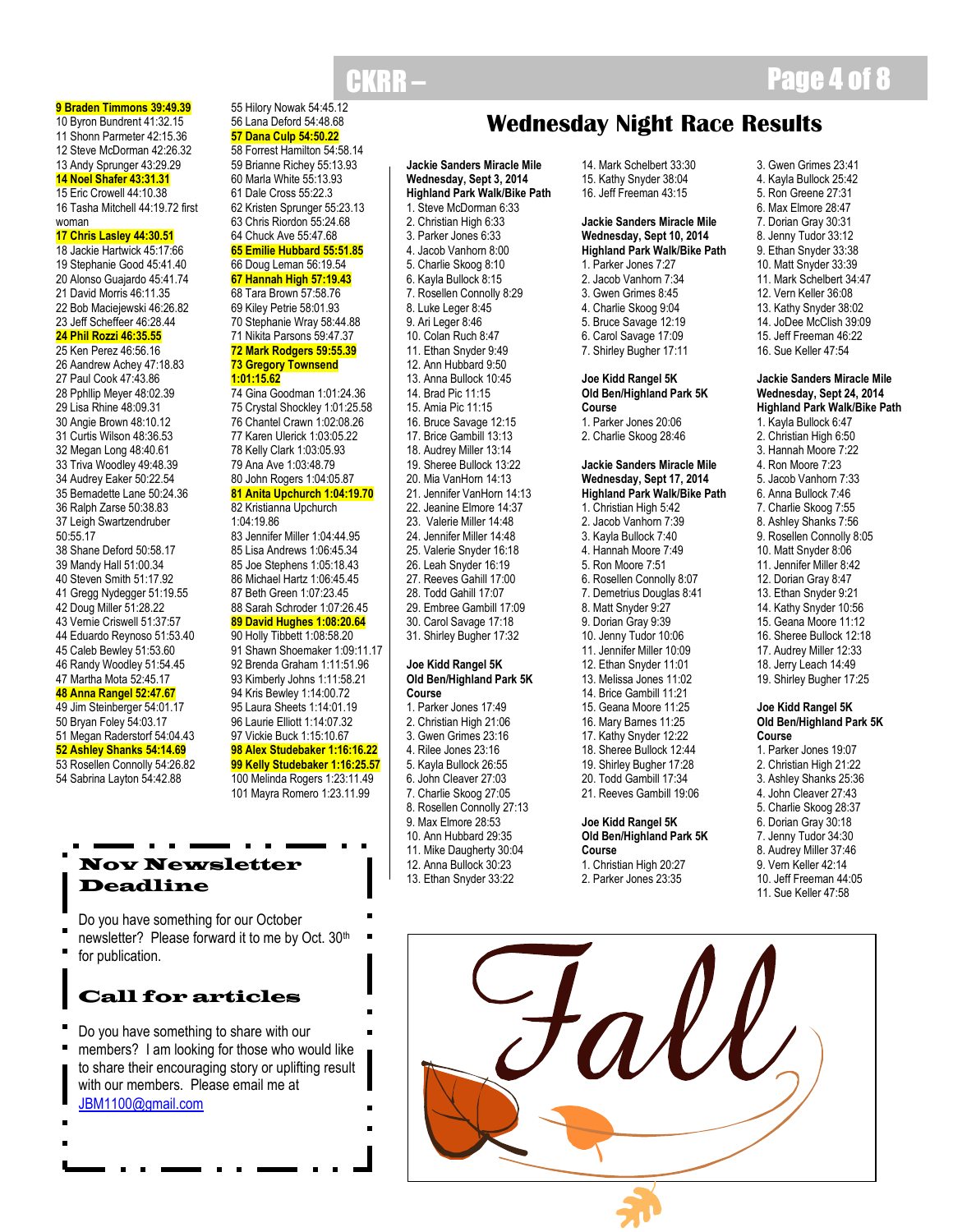## CKRR -

## **Points Standings (V= volunteer, H=half marathon, M=marathon)**

**Runner 0-12 Female** Nicholson, Natalie 95-5 Moore, Hannah 87-5 Wyman, Sophia 72-5 Weber, Lauren 54-4 Kantz, Ella 40-2 Shanks, Arianna 30-2 Weber, Natalie 21-2 Gollner, Esther 15-1 Felker, Elizabeth 10-1

#### **Male**

Studebaker, Alex 174-10 Van Horn, Jacob 85-5 Hughes, Jonah 75-4 Wyman, JP 57-4V Moore, Corey 40-2 Gollner, Nathan 20-1 Shanks, Clayton 20-1 Cleaver, Jake 15-1 **Runner 13-19 Female**

Getts, Bronwyn 95-5H Bullock, Anna 82-5V Bullock, Kayla 67-4 Merrick, Valerie 35-2 Abney, Allison 20-1 Cleaver, Madison 20-1 Gollner, Sarah 20-1V High, Hannah 20-1 Jones, Carly 20-1 Ladow, Jillian 20-1H Gollner, Hannah 10-1 **Male**

Timmons, Braden 300-15MH Hughes, Noah 57-4 Nicholson, Nathan 50-3 Anderson, Alex 27-2 Breedlove, Jeremy 20-1 Bettegnies, Samuel 15-1 Elliott, Austin 15-1 Moser, Chase 12-1 **Runner 20-24 Female**

Grimes, Gwen 144-8 Hubbard, Emilie 140-8 Kennedy, Kelsey 62-4 Longwith, Amber 35-2 McCracken, Nikki 35-2H High, Kasey 20-1 Hoch, Natalie 20-1

#### **Male** Kennedy, Kory 300-15 Jones, Billy 12-1 **Runner 25-29 Female**

Wall, Kathryn 180-9 Heflin, Laura 30-2 Tetrault, Megan 40-2HH **Male** Ousley, Jordan 145-8HV Jones, Parker 135-7H **Walker 25-29**

#### **Male**

Lorenz, Vince 280-14H **Runner 30-34 Female**

Shanks, Ashley 145-8 Goad, Melissa 140-7H Leger, Valerie 35-2V Anderson, Angela 32-2V Monroe-Boley, Rebekah 15-1 **Male** Anderson, Michael 100-5HV

Leger, Luke 20-1V **Runner 35-39 Female**

Van Horn, Jennifer 265-14H Wright, Kelly 60-3H Moore, Geana 47-3 Gollner, Angie 35-2 **Male**

Lasley, Chris 180-9H Wright, Maurice 55-3H **Walker 35-39 Female**

Tudor, Jenny 180-9 Huffman, Erica 80-5 **Runner 40-44**

## **Female**

Weber, Heather 180-9MH Nicholson, Michele 75-4 Culp, Dana 67-4H Felker, Lora 32-2H Kantz, Anne 30-2 Bettegnies, Stacey 27-2 Weitzel, Patty 20-1V Cleaver, Brooke 10-1 **Male**

Craig, Aaron 227-13H High, Christian 215-11MHH Hill, Keith 160-12H Tomlinson, Brad 95-5HH

Nicholson, Stu 42-3 Reinagle, David 32-2H Weber, TA 25-2 Gollner, Steve 20-1V Kirk, Aaron 20-1H Riggle, Scott 20-1 **Walker 40-44 Female** Bullock, Sheree 60-3V **Runner 45-49 Female** Moore, Tami 155-8MH Cook, Laura 152-9 Wyman, Shelly 135-7MHV McCracken, Joni 80-4H Snow, Suzie 15-1 Gruel, Carrie 10-1 Wiles, Bea 9-1 **Male** Shafer, Noel 305-16MH Graham, Michael 198-15V Priest, Jay 115-6MHH Moore, Ron 89-6 Wyman, Paul 79-5V Getts, Paul 64-5H Weitzel, Virgil 49-3H Abney, Tom 40-2 Lutes, Daniel 20-1M Werst, Tommy 20-1H Merrik, Steve 9-1 **Walker 45-49 Female** Savage, Carol 125-7 Price, Lisa 80-4 **Runner 50-54 Female** McKellar, Cara 355-18UV Hubbard, Ann 207-15 Ousley, Laurie 181-12H Studebaker, Kelly 117-11 Wilson, Marianne 96-9 Freeman, Pam 37-3H Anderson, Nancy 22-2 **Male** Tierney, Warren 230-16H Neer, Dana 220-11H Rozzi, Phil 207-12UHV Deyoe, Scott 190-12HHV Olsen, Paul 30-2H Anderson, John 27-2 Cleaver, Tom 9-1

## **Walker 50-54**

**Female** Miller, Mary 320-16H Deyoe, Chari 65-4H Heflin, Jean 35-2 **Male** Whitted, Kevin 200-10 **Runner 55-59 Female** Skoog, Jana 275-14HH Rangel, Anna 250-14UH Tetrault, Robin 186-12HHV Upchurch, Anita 101-7H Barnes, Mary 91-7H Barlow, Theresa 20-1V Boles, Vicki 20-1V **Male** Deardorff, Mike 194-11HH

Tetrault, Ray 166-11V Kerr, RJ 160-9 Savage, Bruce 81-7 Freeman, Jeff 80-7H Townsend, Greg 62-4V Rodgers, Mark 40-2H Strong, Earl 40-2 McAndrews, Keith 35-2 Meiring, Jerry 27-2 Ladow, Jeff 20-1H **Walker 55-59 Female**

Stucker, Jayne 160-8V Inman, Jane 20-1H

## **Male**

Clements, Damon 80-4UM Inman, Steve 20-1H **Runner 60-64 Female**

Keller, Sue 304-18HH Cole, Robin 220-11 Bugher, Shirley 201-16 Townsend, Jeannie 47-3V Acton, Rhenda 30-2 **Male**

Greene, Ron 280-14HH Shorter, Mark 248-16HV Skoog, Charlie 229-14HHV Menges, Billy 56-5 Miklik, Tom 32-2H Kilcline, Steve 20-1V Spencer, Rick 20-1V **Walker 60-64**

### **Female**

Wall, Jan 280-14H Williams, Carrie 237-15 Hobbs, Barbara 94-6HH

#### **Male**

Keller, Vernon 340-17HH Wall, Greg 215-14H Lorenz, Toney 200-15H Wilson, Stephen 93-8V Hobbs, Melvin 83-6HH **Runner 65-69 Male** Hughes, David 297-16V

Stucker, Ricke 65-4V Leininger, Phil 40-2V **Walker 65-69 Female**

Dillman, Anita 320-16 Rutherford, Mary Lou 145-9H Brown, Diane 20-1V **Male** McBride, Bob 270-14 Michael, Robin 210-13 **Runner 70-74 Female** KleinKnight, Sarah 60-3

Gerhart, Susan 20-1H **Male**

Peters, John 160-9V Stanton, Billy 160-8 Shuey, Stan 92-5V Sullivan, Dale 15-1 **Walker 70-74**

**Male**

Mohr, John 235-13H Gross, Jim 140-7 Coughlin, Dan 20-1V **Walker 75-79 Male** Lambert, Jerry 140-7H **Runner 80+**

**Male**

Case, Riley 100-5

Are you interested in holding an office within the club  $$ please contact Mark Shorter to add your name to this years ballot!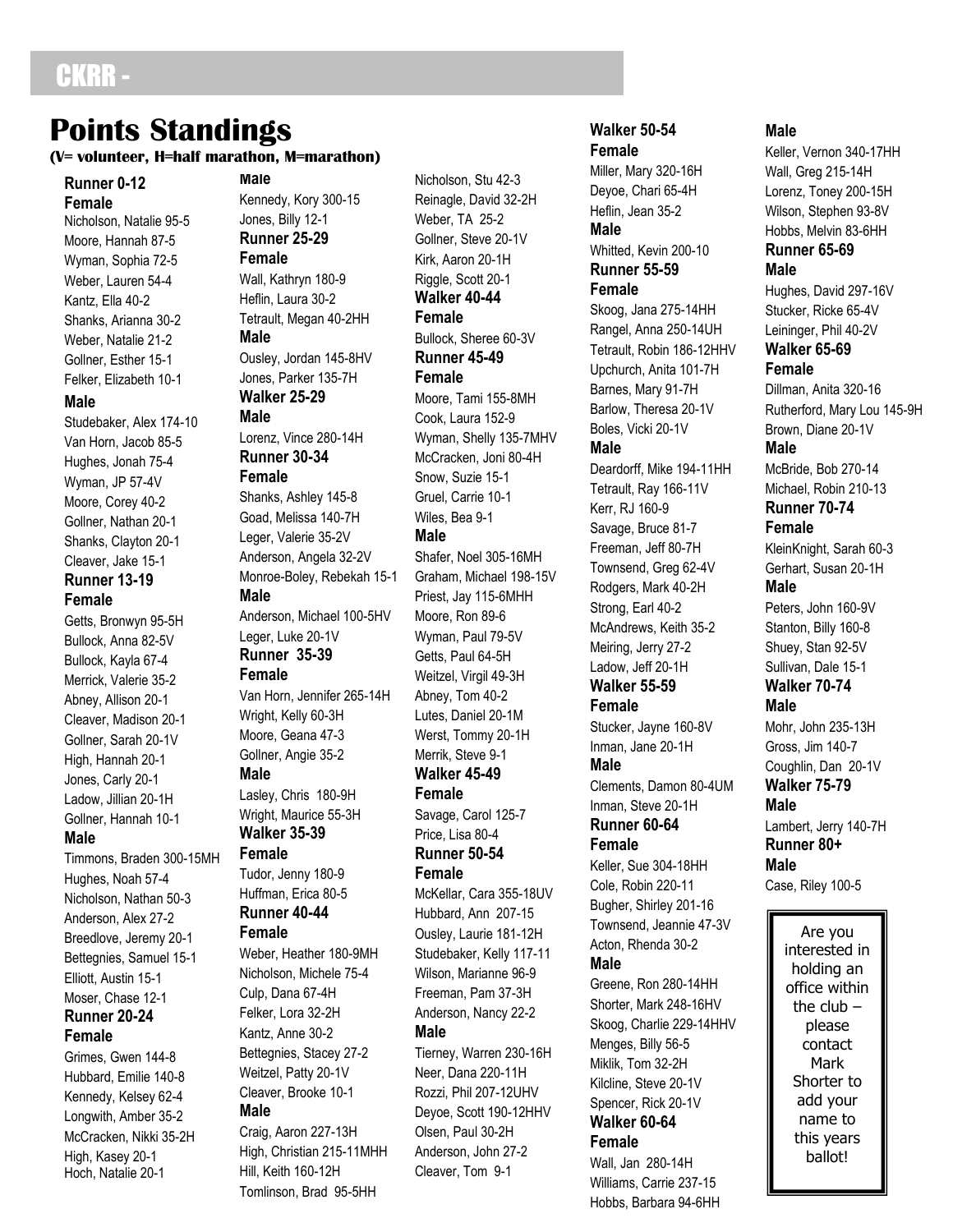## **2014 Club Point Races**

#### **October 4**

Cole Porter 5K Run/Walk, 15K Run Time: 9:00 AM Location: Circus Bldg, Peru, IN Contact: Jim Yates

#### **November 8**

CKRR Charity 5K Run/ Walk Points 20 for Each Finisher Time: 9 AM Location: UAW 292 Union Hall Contact: Jeannie Townsend

#### **November 27**

Club Kokomo Cares 5K Run/Walk Time: 8 AM Location: Rogers Pavilion Highland Park, Kokomo, IN Highland Park Contact: Ray & Robin Tetrault, Mark Shorter Phone: (765) 878-4457

**December 31** CKRR New Year's Eve 5K Run/ Walk Time: 2 PM Location: UAW Local 292 Contact: Joni McCraken

## Donations Accepted

Bona Vista Industries will be starting three new programs on Oct. 1st, 2014. The programs are as followed: Volunteer, Education and Entrepreneurship. The Entrepreneurship program allows our adult consumers to create art. You can help by donating a few items you may have around the house:

Cardboard boxes Magazines Old Pillows **Paint** Key rings Newspaper **Buttons** 

Bottle Caps Extra fabric or yarn Any glass jars Old belts or belt buckles

Please place items in a drop box located at The Crossing building. \*Small items should be placed in a bag to keep separate.\* We thank you in advance for your donations! Please contact Vicki Boles with any questions.

#### **Club Kokomo Roadrunners Meeting – Sept 8 , 2014**

- 1. Meeting opened at 6:02 PM by President Patricia Weitzel.
- 2. Prayer by Chaplain Ricke Stucker
- 3. Minutes of previous meeting were approved after a correction to add Carol and Bruce Savage in attendance.
- 4. Brief Treasurer's report by Mark Shorter.
- 5. Elections are this year; please let Mark Shorter know if you are interested appearing on the ballet.
- 6. Race Summary: Girls Night Out 160 pre-registered participants and needing volunteers great opportunity for the guys.
	- Steps to Recovery Charlie Skoog reports the race was an awesome event and that they are very thankful for the support and turnout.
- 7. Charlie Skoog made a motion to return the equipment deposit for Glo n- the Mo and Steps to Recovery seconded by Milt Brown. Motion passed.
- 8. 2015 Race Calendar Charlie Skoog made motion with Vicki Boles second to add Jerome Active Water 5K on July 25<sup>th</sup> Passed with 1 opposed Saints on the Run 5K is on Oct 17th
	- GNO 5K benefits will be given to Open Arms Ministry"s

Heather Weber made a motion with Vicki Boles 2<sup>nd</sup> to approve the calendar as stands with the above changes – Passed with 3 opposed. 9. Milt Brown made a motion with Richard Kerkhof 2<sup>nd</sup> to raise the required races for those members age 20 - 69 from 10 races to 12 to be eligible for point awards beginning in 2015. Passed in first discussion and vote; will be voted on once again at Oct 2014 club meeting.

10. Ricke Stucker made a motion with Charlie Skoog 2<sup>nd</sup> to raise the required races for those members age 19 and under and those 70 and older from 5 races to 6 beginning in 2015 for those members to be eligible for point awards. Passed in first discussion and vote; will be voted on again at the Oct 2014 club meeting. 11. Volunteering was discussed about being a requirement for point awards. Following the discussion it was decided that volunteering would be encouraged but not a requirement of the club. A motion was made by Vicki Boles, but was withdrawn after the group discussion.

From the discussion a 'Responsibility List' was discussed and a traveling club board at races so people could take from race to race so that folks could sign up for upcoming events that need help.

It was brought out that 20 volunteers are needed for most events.

Charlie Skoog suggested a Volunteer Coordinator for the club. Also Stan Shuey previously created a list of all duties for races and this Volunteer Coordinator could help publicize these needs for future races. Melissa Jones volunteered to take on that responsibility for the club. Gwen Grimes will be added to the directory on our web site and will begin sharing the future volunteering opportunities for members.

12. Patty Weitzel talked with Dana Neer about the Haynes Apperson race and the future club recognition on race tee shirts and marketing material. It was agreed that the club would be added. The Anderson family has agreed to head up the race for 2015.

13. Club Domain Name has been purchased - [www.clubkokomoroadrunners.com](http://www.clubkokomoroadrunners.com/) Christian High has agreed to head up the setup of the web site and assist in the running of the site. Linda Kendall will head up the club group and get volunteers to help in website design and setting up content.

The owner of the former website informed us it would be disabled since we had purchased a new domain.

14. Jayne Stucker made a motion with Robin Coles 2<sup>nd</sup> to purchase 2 new stop watches. Motion passed and Mark Shorter will order them.

15. Robin Cole made a motion with Charlie Skoog 2<sup>nd</sup> to give the proceeds from the CK Charity race to the Magic Closet only and remove the Giliad House – since they currently have their own unique fund raising race. Motion passed.

16. Heather Weber asked about how a race gets CKRR sponsorship for future races. Vicki Boles made a motion and Charlie Skoog 2<sup>nd</sup> to sponsor the Saints On The Run for \$125. Motion passed.

17. Request was made to have additional donations for Magic Closet as the need is great within the school system. Linda Kendall will reach out to the school for a list of items needed. We will collect donations at our race to be donated to Magic Closet.

18. Discussion regarding strollers at races – Patty Weitzel contacted our insurance carrier regarding the policy and the requirements. We cannot advertise it, but they are allowed but have to start at the back of the field.

19. Vicki Boles would gladly accept any tennis shoes, trophies with no dates and medals with no writing on back as these are used with her involvement with Bona Vista and their clients.

20. Active.com is now phasing out so in the future Get Me Registered will be the site used for online registrations.

Those present were Sarah Kleinknight, Gary Jewell, Sue & Vernon Keller, Mellissa Jones, Gwen Grimes, Rilee Jones, Sharon Whelan, Shirley Bugher, Jenny Tudor, Dorian Gray, Jeff Freeman, Ricke and Jayne Stucker, John Peters, CharlieSkoog, Milt Brown, Ron Greene, Richard Kerkhof, Robin Cole, Vicki Boles, Patty Weitzel, Linda Kendall, Mark Shorter, Heather & TA Weber, Terry Jones, Robin Tetrault, Joe Yeagle and Parker Jones.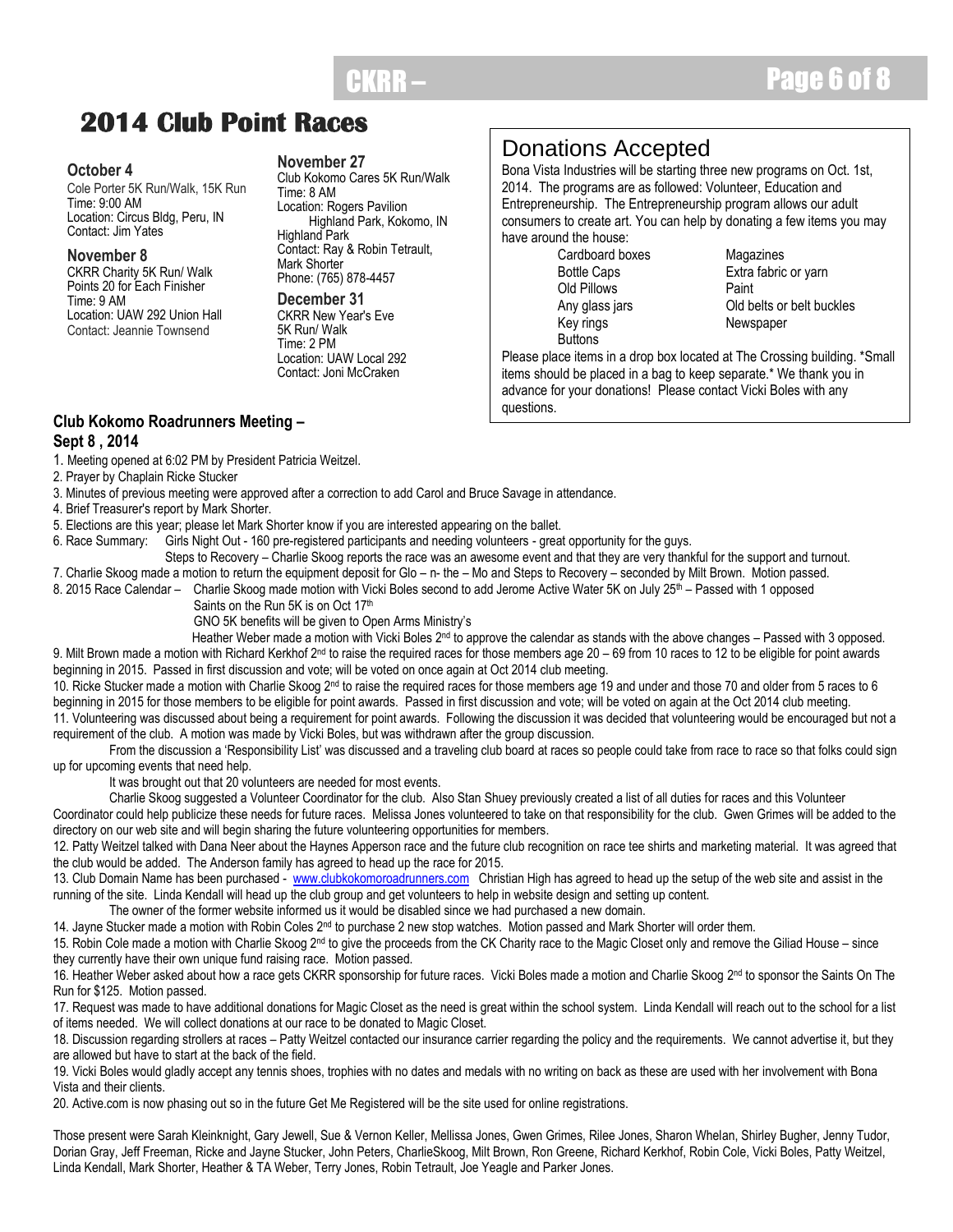# BKRR

| 2015<br>14-Feb<br>14-Mar<br>21-Mar | <b>CKRR Race Calendar</b><br><b>CK Sweethart Race 5K</b><br>Old Ben5K-Kokomo<br>Norris-Amboy 5K 9AM | <b>Volunteer Opportunity</b>                                                                 |
|------------------------------------|-----------------------------------------------------------------------------------------------------|----------------------------------------------------------------------------------------------|
| 4-Apr                              | CK Ultimate10m, 5m Logansport                                                                       | <b>Volunteer Opportunity</b>                                                                 |
| 9-May                              | Norris-Kokomo 8:30AM                                                                                |                                                                                              |
| 16-May                             | MCF Prison Breakout 5K Bunker Hill                                                                  |                                                                                              |
| $13 -$ Jun                         | Norris-Greentown 5m 8AM                                                                             |                                                                                              |
| $20 - Jun$                         | Bona Vista 5K Kokomo                                                                                |                                                                                              |
| 4-Jul                              | Haynes-Apperson 4m, 3m, 1m Kokomo Volunteer Opportunity                                             |                                                                                              |
| 4-Jul                              | Haynes-Apperson Kids Track Kokomo                                                                   |                                                                                              |
| $11$ -Jul                          | Race for Grace 5K Logansport                                                                        |                                                                                              |
| 18-Jul                             | Panther Prowl 5K Russiaville                                                                        |                                                                                              |
| 25-Jul                             | Jerome Active Water 5K                                                                              |                                                                                              |
| 1-Aug                              | Norris-Converse 5K 8AM                                                                              |                                                                                              |
| 15-Aug                             | Cam Race for Shelter 5K Kokomo                                                                      |                                                                                              |
| 22-Aug                             | Runnin the Shores 5K Kokomo                                                                         |                                                                                              |
| 5-Sep                              | Steps to Recovery Kokomo                                                                            |                                                                                              |
| 12-Sep                             | CK GNO 5K 5PM Kokomo                                                                                | <b>Volunteer Opportunity</b>                                                                 |
| 26-Sep                             | Bee Bumble 10k, 5K Burnettsville                                                                    |                                                                                              |
| 3-Oct                              | Cole Porter 15K, 5K Peru                                                                            |                                                                                              |
| 17-Oct                             | Saints on the Run 5K                                                                                |                                                                                              |
| 7-Nov<br>26-Nov<br>31-Dec          | <b>CK Charity Run 5K Kokomo</b><br>Thursday CK CARES 5K Kokomo<br>Thursday CK NY Eve 5K2PM Kokomo   | <b>Volunteer Opportunity</b><br><b>Volunteer Opportunity</b><br><b>Volunteer Opportunity</b> |

## **Coyote Kid Calendar**

| 4-Jun  |                              |  | Thursday Coyote Kids #1 Kokomo    |
|--------|------------------------------|--|-----------------------------------|
| 11-Jun | Thursday Coyote Kids #2      |  |                                   |
| 18-Jun | Thursday Coyote Kids #3      |  |                                   |
| 25-Jun | Thursday Coyote Kids #4      |  |                                   |
| 9-Jul  | Thursday Coyote Kids #5      |  |                                   |
| 16-Jul | Thursday Coyote Kids #6      |  |                                   |
| 23-Jul |                              |  | Thursday Coyote Kids #7 Rain Week |
| 30-Jul | Thursday Coyote Kids awards? |  |                                   |
|        |                              |  |                                   |



10-1 Sonja Glover 10-1 Clayton Shanks 10-2 Christian High 10-2 Rob Shanks 10-5 Linda Kendall 10-5 Natalie Weber 10-6 Nancy Anderson 10-6 Tracy Manning 10-8 Mary Miller 10-9 Rick Spencer 10-11 Melissa Goad 10-12 David Hughes 10-12 David A. Hughes 10-15 Chris Lasley 10-16 Valerie Leger 10-17 Landrum Neer

10-17 Jordan Ousley 10-21 Elise Glover 10-21 Anne Wiles 10-22 Jennifer Van Horn 10-23 Madison Cleaver 10-23 Kelsey Kennedy 10-23 Rebekah Monroe-Boley 10-23 Ricke Stucker 10-24 Tom Cleaver 10-26 Jeannie Townsend 10-30 Vicki Boles 10-31 Paul Getts 10-31 Scott Glover 10-31 Geana Moore

#### 10-31 Scott Riggle

**October Birthdays**

## **Cold Weather Running Tips**

- Always follow the RRCA General Safety **Guidelines**
- Leave the headphones at home. Your ears may help you avoid dangers your eyes cannot see. Wet, wintery conditions may weaken tree limbs causing them to fall. Hearing the crack before the fall may be the difference between avoiding a falling branch or being tackled by a dead limb.
- Avoid running on the roads in snowy conditions. Drivers have a decreased ability to maneuver and stop.
- Winter means fewer daylight hours. Wear bright-colored, reflective clothing or a reflective vest so you are noticeable to area traffic. For added visibility, wear a lightweight headlamp or flashing light.
- Wear layers of clothing that will help you maintain your core body temperature during the run but will keep you warm during warm-up and cool-down phases.
- Consider wearing traction devices on your shoes if sidewalks, trails or roads have snow or ice cover.
- If you drive to a running trail or route, leave a change of dry cloths and a blanket in the car for emergency situations.
- Stay alert and aware of your surroundings and the weather conditions. Oncoming storms can quickly drop the temperature putting you at risk for frostbite or hypothermia if you are caught wearing the wrong clothes.
- Know where to find shelter on your route if the weather gets really bad.
- Do not ignore shivering. It is an important first sign that the body is losing heat, and you may be in danger of hypothermia.

For more information on cold-weather conditions and cold-weather health concerns, visit [the Centers for](http://www.bt.cdc.gov/disasters/winter/)  [Disease Control and Prevention.](http://www.bt.cdc.gov/disasters/winter/)

(copied with permission from RRCA)